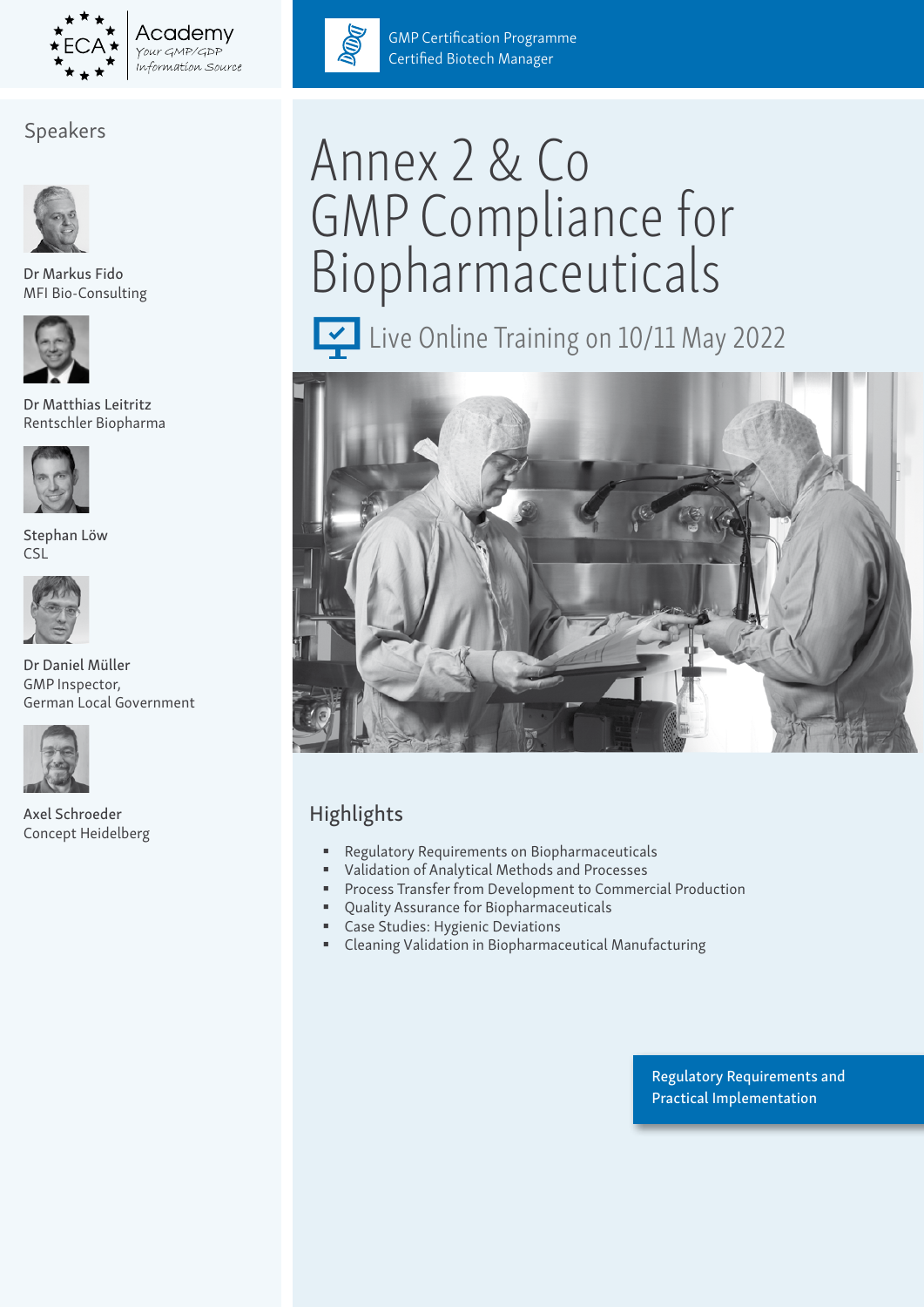# Objective

This Live Online Training concentrates on regulatory and practical requirements regarding biopharmaceutical production. From clinical phases to routine manufacturing practical examples and case studies will facilitate the implementation of GMP in your daily business.

The course will treat the topics of routine inspection from regulatory bodies and customers, quality assurance and quality control as well as in laboratory and production.

Speakers from manufacturing, laboratory, consultancy and authority will show their expectations as well as their experiences in GMP implementation.

# Background

In defiance of all throwbacks in the last years, a progression of new approvals of biopharmaceuticals is expected. Furthermore after the end of the protection of patents, biotechnical generics will be added.

Especially in the field of biotechnology you find particular challenges to fulfil the regulatory requirements on production and quality assurance.

Industry and authorities have to face the new and expected changes in the regulatory guidelines.

# Target Audience

This Live Online Training is advisable to people who

- **are involved in regulatory inspections,**
- work in quality units at biotech companies,
- **EXECUTE:** implement GMP in biotech production,
- are responsible for GMP requirements pre-approval phases.

# Programme

GMP Requirements Applying to Biotechnological Investigational Medicinal Products (IMPs of Clinical Phases I-III & APIs for use in IMPs)

- EU regulations & guidances
- Examples of national regulations
- State-of-the-art manufacturing for clinical phases

### GMP Guidelines for Biopharmaceuticals – a Brief Summary

- Relevant international regulations
- European biotech guidances
- Recent developments & possible impacts

### Development of Biopharmaceuticals - GMP and Regulatory Aspects

- GMP and regulatory documents
- Ways to Success
- Interaction with authorities (meetings/inspections)

#### Development, Qualification and Validation of Process Analytics for Biopharmaceuticals

- Relevant guidelines
- Phases of product development / testing requirements
- Method portfolio/method development / method qualification / method validation

### GMP Inspections in Biopharmaceutical Production

- **Inspections of biopharmaceutical companies**
- Focus & discussion points during inspections
	- Clean room classes for biotech facilities Open vs. closed processing
	- Single vs. multi purpose equipment
	- Cell banking activities
- Inspector's experience, examples of observations

#### Process Transfer from Development to Commercial Production

- Key Aspects for EU and US
- Difference between development and commercial production

### GMP-conform Process Development and Validation (incl. Equipment Qualification)

- Introduction
- Current initiatives in pharmaceutical development
- Biopharmaceuticals / Biosimilars / Biological 1. Process
	- 2. Analytical Methods
	- 3. Equipment / Instruments and Facility

### Quality Assurance for Biopharmaceuticals

- Classical responsibilities of QA department
- Allocation of responsibilities, training of staff
- Dealing with suppliers & contractors
- The world changes: Change management
- Shit happens: Deviation management & CAPA
- Handling complaints & product recalls
- Paper, paper, paper: documentation works: SOPs, MBR, PQR & management report
- Surveillance of qualification & validation, calibration and maintenance
- Self inspections & auditing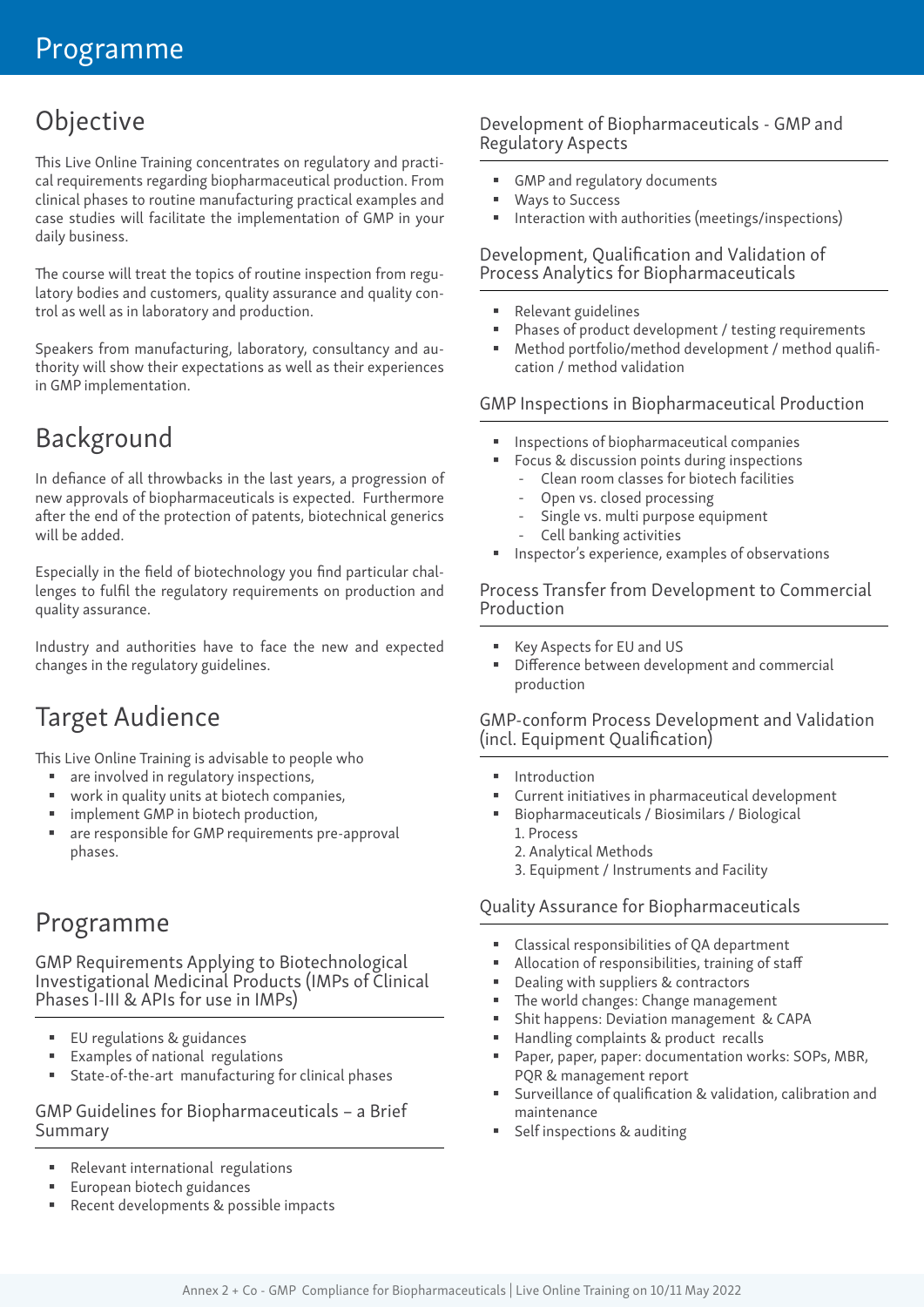### Bioanalytics for Clinical Trials – Method/Process Development and Validation for Phase I – III Studies

- Definitions of terms (ICH, O's)
- **Process development & quality by design**
- **Early clinical phase**
- **Late clinical phase**
- Post approval

State-of-the-art Biotechnological Manufacture (Bacteria, Yeast, Mammalian Cells) and Cell Banking Activities - Part 1

- Reasons for cell banking
- Where does GMP start
- Characterization of cell banks
- Storage of cell banks

State-of-the-art Biotechnological Manufacture (Bacteria, Yeast, Mammalian Cells) and Cell Banking Activities - Part 2

- Overview of a typical biotech process
- Requirements on production areas, raw materials and equipment
- Specialities on biotech products
- " Fill and finish

Interactive Case Studies – Deviations, Root Causes, CAPA

- Examples of pitfalls
- Chemical interactions
- Human errors
- Incorrect use

Prevention of Cross Contamination: Dedicated Manufacturing or Cleaning Validation?

- Requirements of Chapter 3 and 5 and Annex 2
- Decision with consequences: multipurpose equipment or disposables
- Dirt or product: The perspective defines contamination
- Ways to remove contaminants: cleaning procedures and their testing
- Risk-based approach: Crucial element of the validation programme

# Moderator

Axel. H. Schroeder, Concept Heidelberg



### Dr Markus Fido, MFI Bio-Consulting, Austria

Markus Fido holds a doctorate in biochemistry & cell biology. He has worked in quality and product development at Octapharma, Baxter and Igeneon. He then founded Vela Laboratories which he led as CEO for many years. In 2019/2020 he was responsible for the international Pharma Business Development of the Tentamus Group. In May 2020 he founded his new company MFI Bio Consulting GmbH.



#### Dr Matthias Leitritz, Senior Director Project Quality, Rentschler Biopharma SE, Germany

Matthias Leitritz studied pharmacy at the University Tübingen, including Ph.D. in Pharmaceutical Technology. From 1996-2003 he worked at Pfizer as Head of QC (interim), Head of Production Planning and Head of Packaging Department. 2003 he joined Boehringer Ingelheim as QP and later as Head of Quality Unit for non-steriles. Switching to Biotech in 2011 he took over responsibilities as Lean Six Sigma Manager, and later on as a QP for Biotech products at Boehringer Ingelheim. Since 2018, he is with Rentschler and his current position is Senior Director Project Quality (product related Quality Assurance) and Qualified Person.



### Stefan Löw, CSL Behring, Germany

Stefan studied bioprocess engineering and is employed at CSL Behring in Marburg. Before this he worked for GSK Vaccine in different positions like Aseptic Expert, Formulation and Filling of Vaccines and Project Management. He started his career at the former Hoechst AG - later Sandoz - with responsibilities in QA Microbiology and aseptic processing of sterile penicillins.



#### Dr Daniel Müller, GMP Inspector, Local Government Tübingen, Germany

Daniel Müller studied Pharmacy at the University of Wuerzburg, followed by doctorate. He started working in the pharmaceutical industry in 1998. Among other positions he served as a Qualified Person of large volume parenterals. In 2001 he joined a German inspectorate at Tübingen. Since that time he has been working as a GMP Inspector with focus on biotechnological active ingredients and sterile drug products.



#### Axel H. Schroeder, Concept Heidelberg, Germany

Axel Schroeder got his degree in Biology at Ruprecht-Karls University Heidelberg. From 1994 to 2005 he worked in the division for Industrial Hygiene and Contamination Control at Ecolab GmbH, Düsseldorf. Between 2005 and 2008 he was engaged at Basan GmbH. Since 2008 he is operation director for microbiology and biotechnology at Concept Heidelberg.